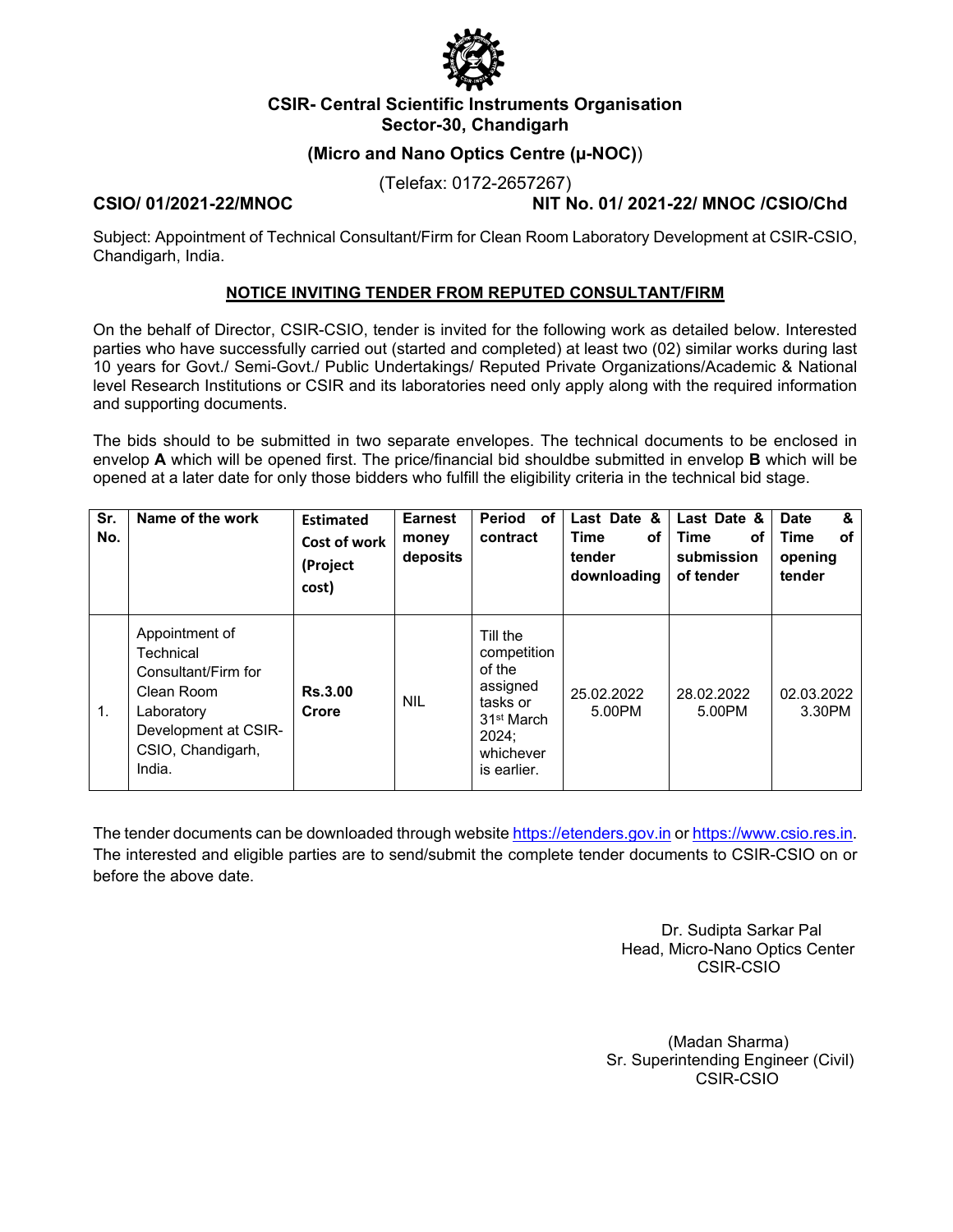# **CSIR- Central Scientific Instruments Organisation Sector-30, Chandigarh**

#### **CSIO/ 01/2021-22/MNOC APPOI NTMENT OF TECHNICAL CONSULTANT/FIRM FOR CLEAN ROOM LABORATORY DEVELOPMENT**

CSIR-CSIO, Sector 30C, Chandigarh wishes to appoint a **Technical Consultant/Firm for Clean Room Laboratory Development for National Mixcro-Nano Fabrication Centre for Optics and Photonics.**The work is located at CSIR-CSIO, Sector 30C, Chandigarh.

The expertise required and the job responsibilities are as follows:

| Job Experience       | 1. Executed as Technical Consultant at reputed institutions (Govt./ Semi-Govt./  |  |  |
|----------------------|----------------------------------------------------------------------------------|--|--|
|                      | Public Undertakings/ Reputed Private Organizations / Academic & National         |  |  |
|                      | level Research Institutions or CSIR and its laboratories) for development of     |  |  |
|                      | Clean Room Laboratories.                                                         |  |  |
|                      | 2. Experience in designing / setting up of at least two (02) Clean Rooms         |  |  |
|                      | (independently) with class 100 or better                                         |  |  |
|                      | 3. At least 10 years of experience in designing/setting up Clean Rooms.          |  |  |
| Job Responsibilities | The hired consultant will work as a bridge between Institute and Construction    |  |  |
|                      | agency (Contractors) for designing and construction of Clean Room as per the     |  |  |
|                      |                                                                                  |  |  |
|                      | organization requirement. Major role expectations are as given below:            |  |  |
|                      |                                                                                  |  |  |
|                      | 1. Jointly work with scientists and technical staff in establishing Clean Room   |  |  |
|                      | facility.                                                                        |  |  |
|                      | 2. Establish Facility Utility Matrix for the Clean Room based on type of process |  |  |
|                      | tools to be installed inside the Clean Room.                                     |  |  |
|                      | 3. Perform Clean Room heat load design based on outside and inside conditions.   |  |  |
|                      | 4. Prepare Site master plan of Clean Room, utilities for supporting Clean Room   |  |  |
|                      | operation and process utilities.                                                 |  |  |
|                      | 5. Prepare layout drawings for Clean Room with area and height requirements,     |  |  |
|                      | provide necessary inputs like pay loads for floors, ceilings, Vibration & EMF    |  |  |
|                      | isolation for civil engineering team to perform structural design and construct  |  |  |
|                      | the building.                                                                    |  |  |
|                      | 6. Prepare bill of quantities along with specifications for:                     |  |  |
|                      | • Clean Room envelope                                                            |  |  |
|                      | • HVAC supporting Clean Room                                                     |  |  |
|                      | • Electrical infrastructure                                                      |  |  |
|                      | • Process gases and other utilities                                              |  |  |
|                      | • Treatment system to handle elements escaping into environment                  |  |  |
|                      | 7. Develop tender document to enable CSIR-CSIO to float tenders to seek bids     |  |  |
|                      | from potential vendors. The tender document should primarily contain all         |  |  |
|                      | technical specifications for intended work with no ambiguity, installation and   |  |  |
|                      | third-party validation requirements, qualification criteria for bidders, list of |  |  |
|                      | makes, compliance sheet, relevant drawings and any other information             |  |  |
|                      | required for bidders to submit their proposals.                                  |  |  |
|                      | 8. Support CSIR-CSIO in evaluating technical bids received and qualify the bids  |  |  |
|                      | before commercial comparison.                                                    |  |  |
|                      | 9. Approve the goods for construction and drawings for the execution of          |  |  |
|                      | cleanroom construction.                                                          |  |  |
|                      | 10. Monitor supply, installations and commissioning of the cleanroom facility.   |  |  |
|                      | 11. Witness final validation of cleanroom and certify its acceptance for use.    |  |  |
|                      | 12. Development of Clean Room protocols.                                         |  |  |
|                      | 13. Training to Clean Room users.                                                |  |  |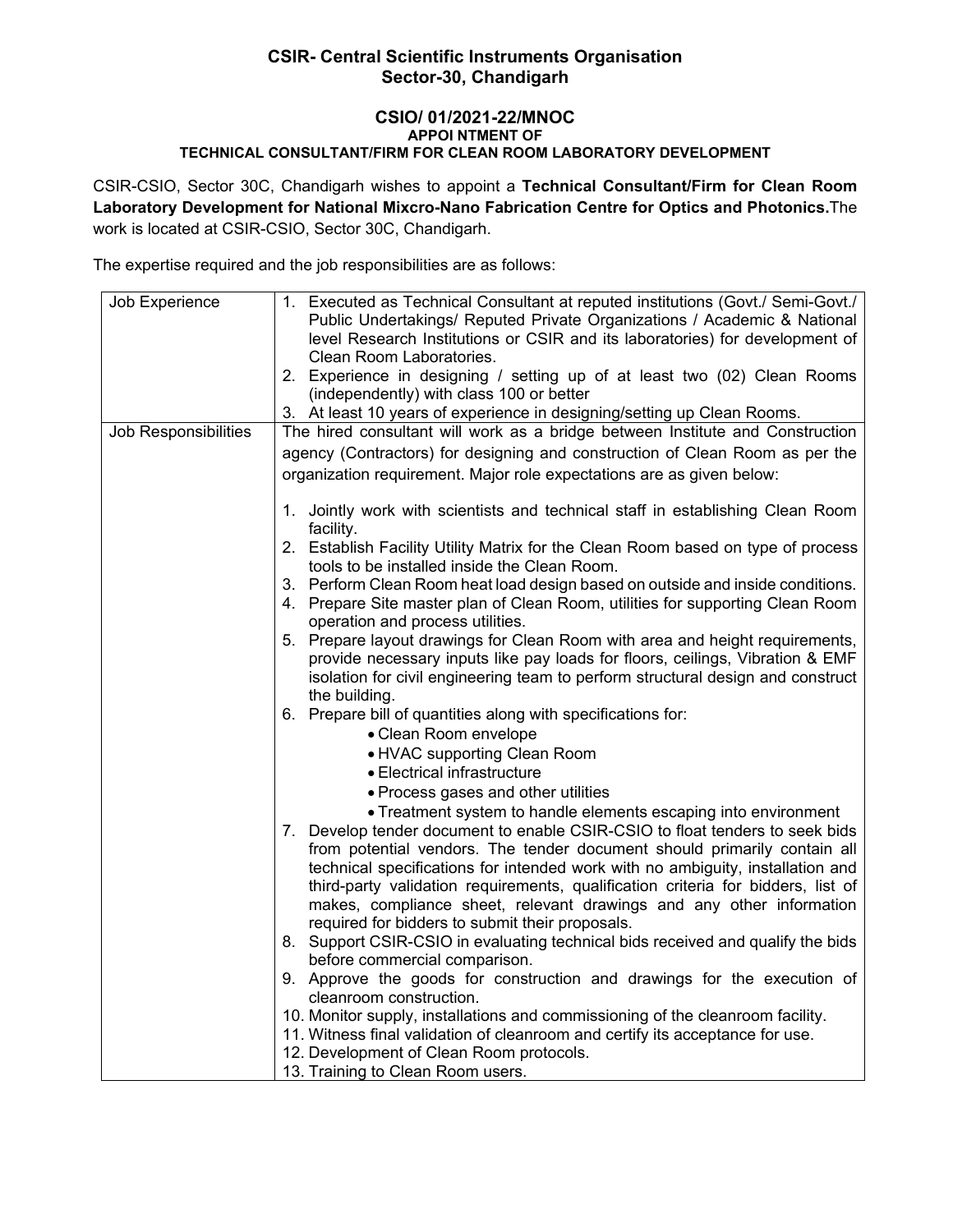Interested parties (individual/firm) need only apply along with the following information and supporting documents:

- 1. Profile of the candidate/firm (along with job experience).
- 2. Details of similar consultancy activities performed by the candidate/firm along with project report indicating description of projects, cost, time duration, award letter, completion certificate etc.
- 3. List of similar projects in hand along with project report indicating description of projects, cost, time duration, award letter etc.
- 4. Recommendation letter from customers who have utilized the services in design and construction of Clean Rooms.
- 5. In case of firm,
	- Name & Style of the firm with their constitution/ proprietorship/ partnership details etc. and date of establishment/ registration and place of working.
	- Annual turnover of the firm.

It may be noted that **the consultant/firm shall be chosen based on Quality and Cost Based Selection (QCBS) process wherein 70% weightage shall be given for Technical Bid and 30% weightage shall be given for Financial Bid.** The Technical Bid shall consist of 02 stages. In Technical Bid Stage-I, the bidders will be shortlisted based on laid down parameters and marks will be awarded for each parameter. Bidders scoring at least 60% marks in Technical Bid Stage-I shall be eligible for Technical Bid Stage-II (Presentation and Interview). Bidders scoring at least 75% marks in the Technical Bid Stage-II shall be eligible for opening of Financial Bid. The bidder obtaining highest composite score after evaluation of Technical and Financial Bids shall be the considered for the award of the work. The weightages of various stages of evaluation for determining the composite score is as below:

Technical Bid Stage-I: Weightage 30%

Technical Bid Stage-II: Weightage 40%

Financial Bid Stage: Weightage 30%

[The lowest financial bid (FL) will be given a score of 100 points. The financial score (FS) of other proposals will be computed as: FS=100×(FL/F); where FL is the lowest financial proposal among all, F is the financial proposal of a bid.]

Director CSIR- CSIO Chandigarh reserves the right to reject any or all the applications without assigning any reason thereof.

> Dr. Sudipta Sarkar Pal Head, Micro-Nano Optics Center CSIR-CSIO

 (Madan Sharma) Sr. Superintending Engineer (Civil) CSIR-CSIO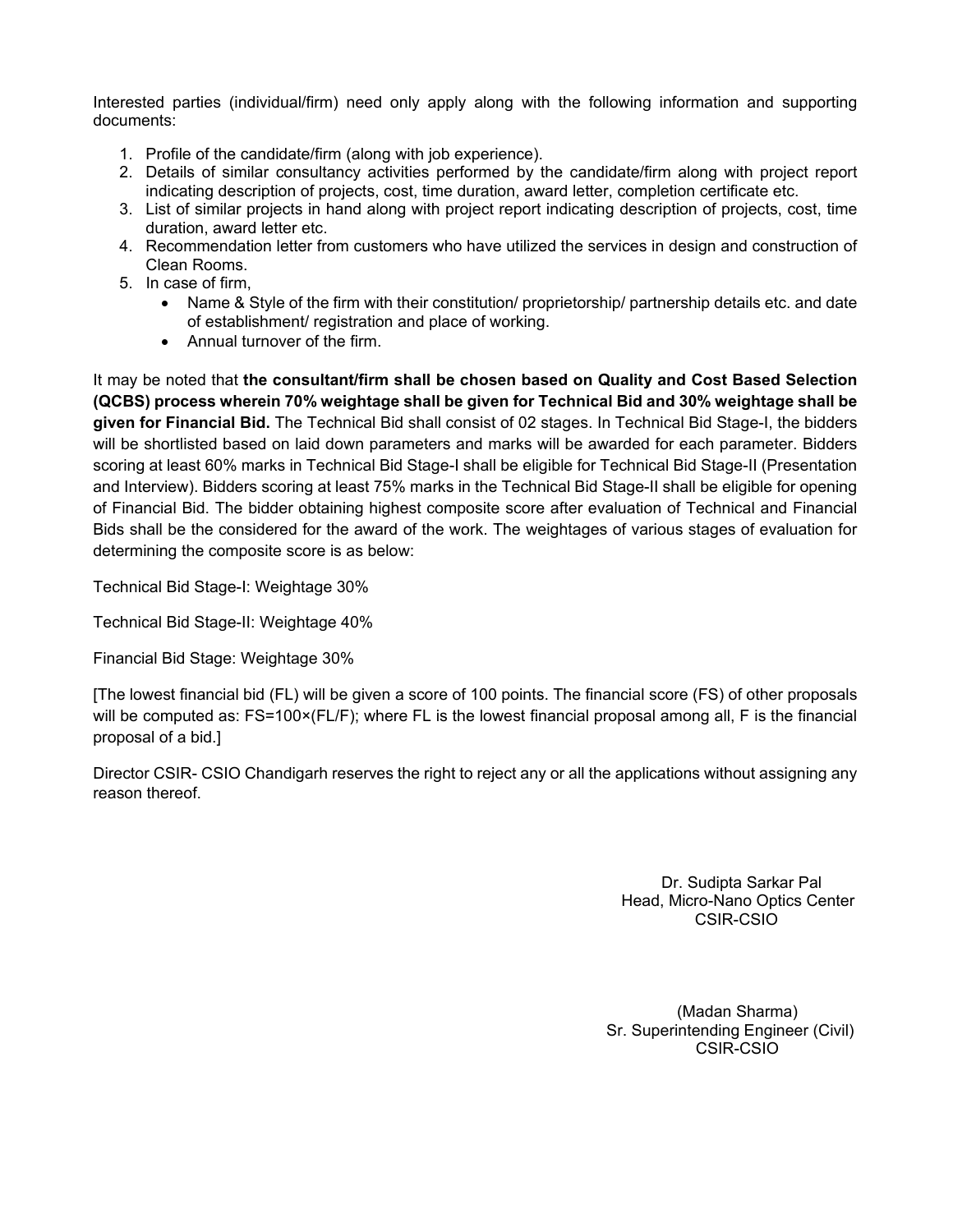#### **Envelop B**

#### **Annexure A**

Pro-forma for Financial Bid (To be put in sealed cover)

| Ref No |  |
|--------|--|
|        |  |

**Director**  CSIR-CSIO SECTOR 30 Chandigarh

Subject: Appointment of Technical Consultant/Firm for Clean Room Laboratory Development at CSIR-CSIO,

Chandigarh, India.

Dear Sir,

We have carefully noted the scope of work for **appointment of a consultant/firm** for Clean Room Laboratory

development for National Micro-Nano Fabrication Centre for Optics and Photonics at CSIR-CSIO,

Chandigarh. We are pleased to quote our fees (on lump sum basis) **inclusive of all taxes** as

Rs.............................................................................................................

(In words ......................................................................................................................................................)

for providing our services as per the scope of work and terms & conditions of agreement.

Thanking you,

Signature with Name & Date: Designation of the Bidder

(Authorized Seal)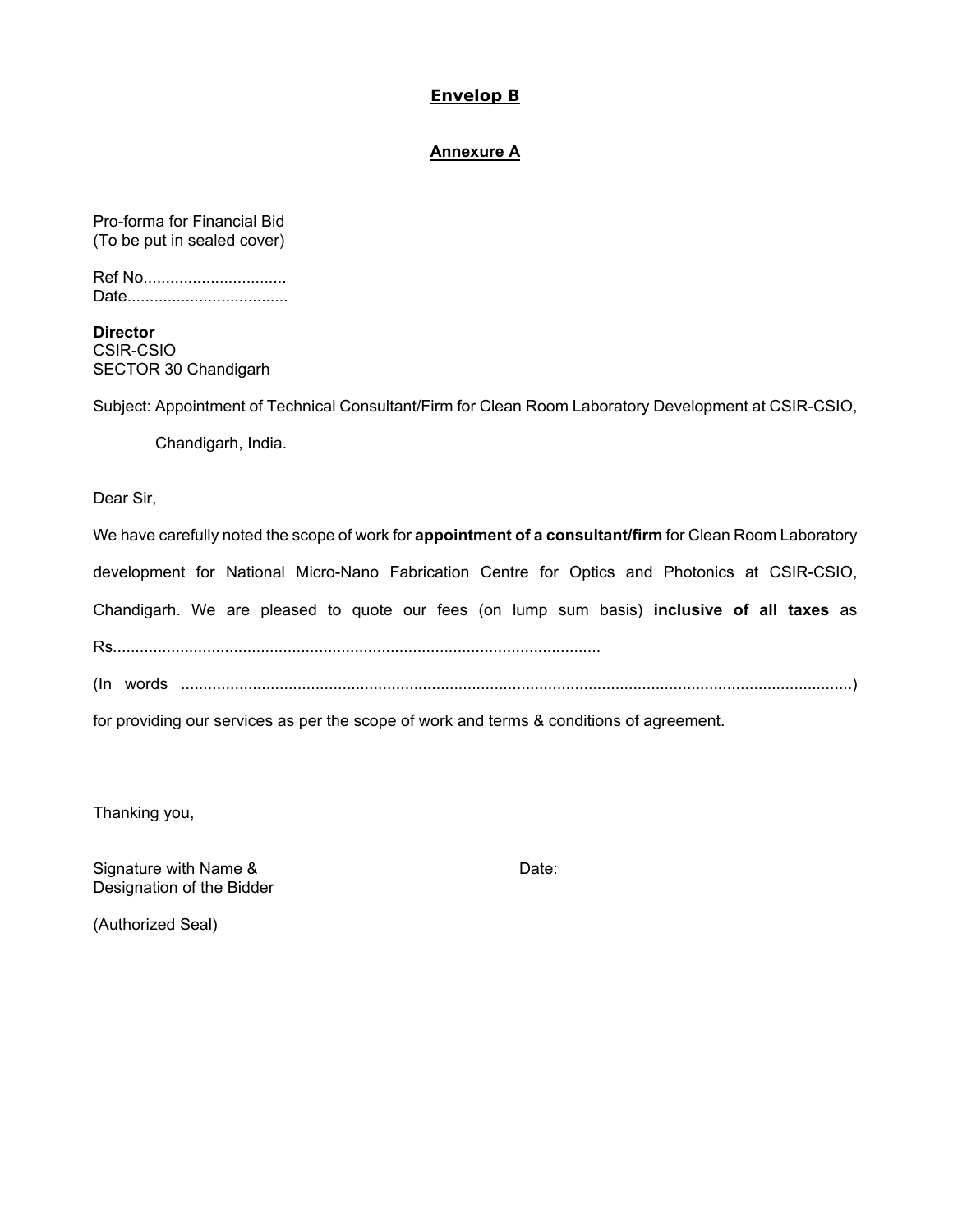# **ARTICLES OF AGREEMENT**

Memorandum of Agreement, made this …………………………..day...........………………of ………………between the Council of Scientific & Industrial Research, New Delhi, a society registered under the societies Registration act, 1860 (hereinafter referred to as Employer) which expression shall, unless excluded by or repugnant to the context, be deemed to include his successors in office, representatives and assigns of the one part and M/s……………………………………………………………..... having its office at ……………………………. (hereinafter referred to as the Consultant/Firm) which expression shall, unless excluded by or repugnant to the context, be deemed to include their successors in interest and permitted assigns of the other part.

Whereas the Employer is desirous of undertaking Technical Consultancy Services for Clean Room Laboratory Development for National Micro-Nano Fabrication Centre for Optics and Photonics at CSIR-CSIO, Chandigarh in accordance with the general requirements as set out in the enclosed conditions, and whereas the consultant/firm has agreed to perform the services as set out in the enclosed conditions and subject to the terms and conditions set forth in the said conditions. Now, the present witnessed and it is hereby agreed by between the parties hereto as follows:

The employer appoints the Consultant/Firm and the Consultant/Firm accepts the appointment on the terms and conditions mentioned in the conditions of the Agreement annexed hereto. The conditions of agreement annexed hereto shall form part and parcel of this present.

In witness whereof, the Employer through his duly authorized representatives has set his hand and the consultant/firm through their duly authorized representatives have affixed their common seal hereunto the day and year first above written.

For and on behalf of

M/s\_\_\_\_\_\_\_\_\_\_\_\_\_\_\_\_\_\_\_\_\_\_\_\_\_\_\_\_\_

For and on behalf of the Council of Scientific & Industrial Research

Common Seal of the Consultant/Firm\* Above named has been affixed by

|  |  | (Managing Director/ Secretary/ Chairman/ Partner) |  |
|--|--|---------------------------------------------------|--|
|  |  |                                                   |  |

 $\mathcal{L}_\text{max}$  and  $\mathcal{L}_\text{max}$  and  $\mathcal{L}_\text{max}$  and  $\mathcal{L}_\text{max}$ 

| In the presence of | In the presence of |
|--------------------|--------------------|
| -1                 |                    |
| 2.                 |                    |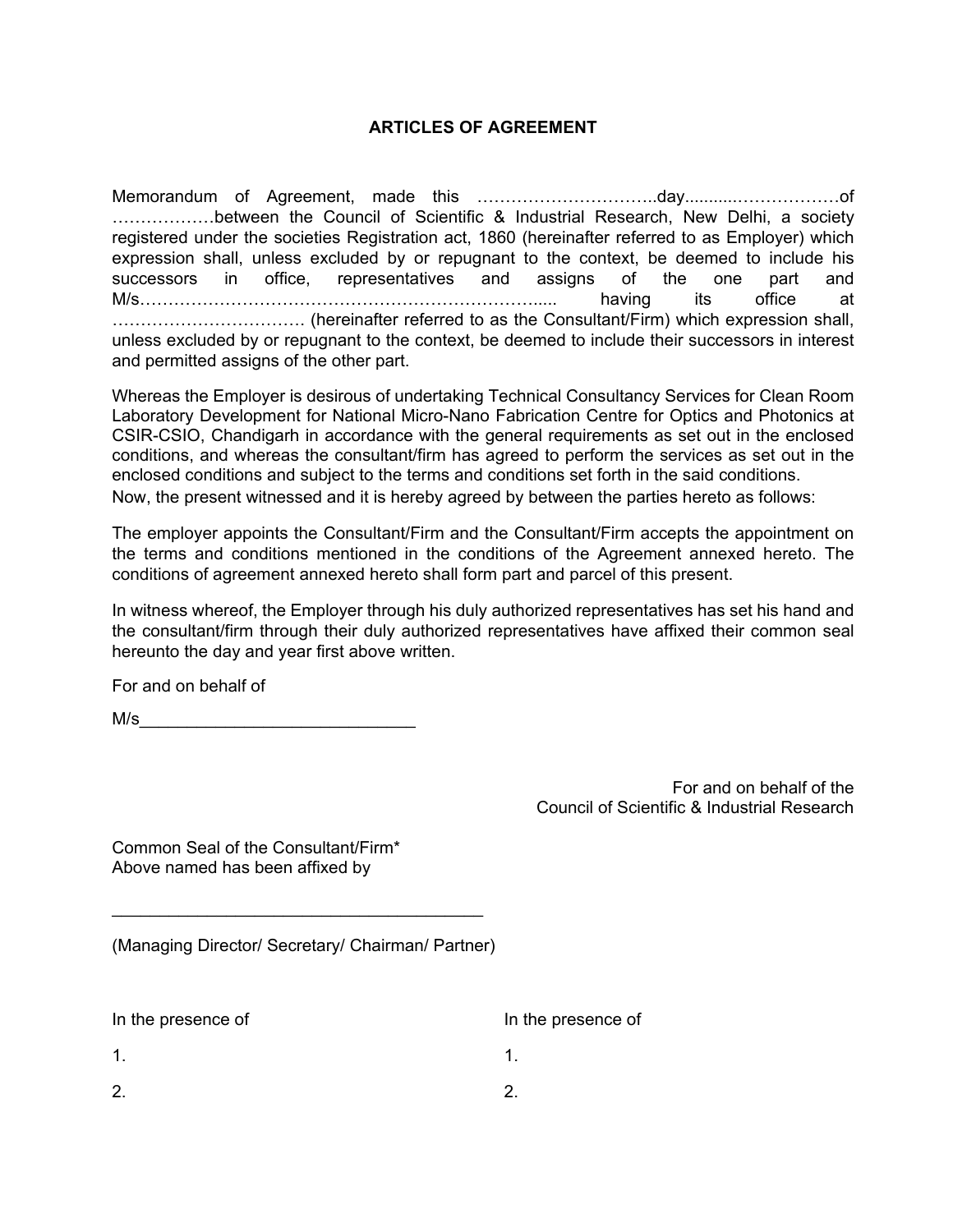# **CONDITIONS OF AGREEMENT**

# **1. Definitions**

For the purpose of the agreement, the following words and expressions shall have the meaning hereby assigned to them except where the context otherwise requires:

- i. 'Approved' means approved by employer's representative in writing including subsequent confirmation of previous approval and 'Approval' means approval by Employer's representative in writing as above said.
- ii. 'Employer' shall mean Director-General, CSIR or any officer authorized by Director-General for the purpose.
- iii. 'Engineer' shall mean the Engineer designated by the Employer to superintend and perform other duties as indicated in the Contract.
- iv. Scientist in charge: shall mean the scientist designated by the Employer to monitor and perform other duties as indicated in the Contract.
- v. Consultant/Firm means M/s and the state of the state of the state of the state of the state of the state of the state of the state of the state of the state of the state of the state of the state of the state of the sta at the contract of the contract of the contract of the contract of the contract of the contract of the contract of the contract of the contract of the contract of the contract of the contract of the contract of the contrac successors in office and authorized representative.
- vi. 'Tendered Cost' means the cost at which the work is awarded to Consultant/ Firm for execution.
- vii. 'site' shall mean the site of the clean room (and space for associated utilities of clean room) in the building at CSIR-CSIO.

# **2. Scope of work:**

The employer would furnish the requirements and area schedule for various functions to the consultant/firm, the consultant/firm shall, there upon, render the following services:

The hired consultant will work as a bridge between Institute and Construction agency (Contractors) for designing and construction of Clean Room as per the organisation requirement. Major role expectations are as given below:

- Jointly work with scientists and technical staff in establishing Clean Room facility.
- Establish Facility Utility Matrix for the Clean Room based on type of process tools to be installed inside the Clean Room.
- Perform Clean Room heat load design based on outside and inside conditions.
- Prepare Site master plan of Clean Room, utilities for supporting Clean Room operation and process utilities.
- Prepare layout drawings for Clean Room with area and height requirements, provide necessary inputs like pay loads for floors, ceiling, Vibration & EMF isolation for civil engineering team to perform structural design and construct the building.
- Prepare bill of quantities along with specifications for:
	- a) Clean Room envelope
	- b) HVAC supporting Clean Room
	- c) Electrical infrastructure
	- d) Process gases and other utilities
	- e) Treatment system to handle elements escaping into environment
- Develop tender document to enable CSIR-CSIO to float tenders to seek bids from potential vendors. The tender document should primarily contain all technical specifications for intended work with no ambiguity, installation and third-party validation requirements,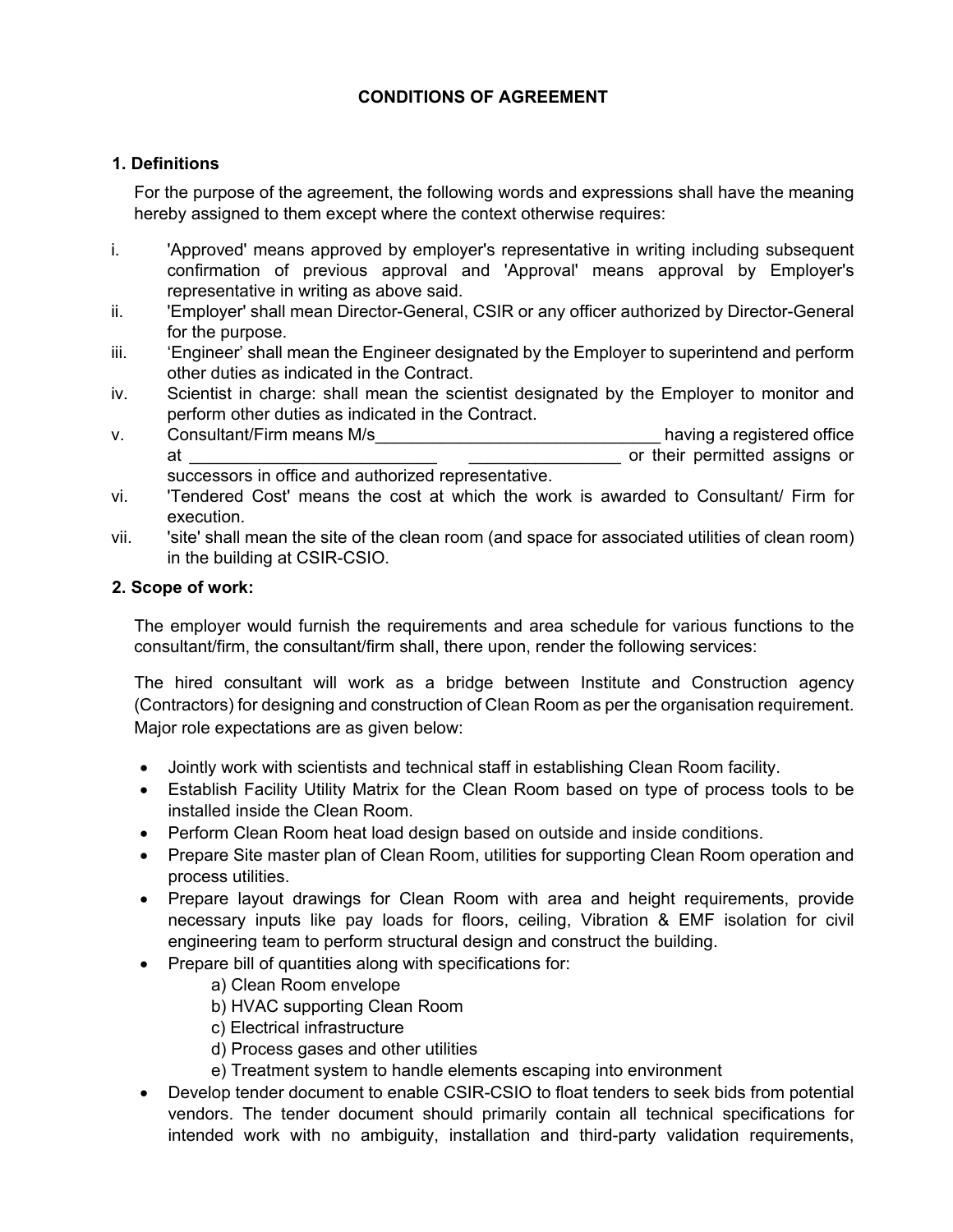qualification criteria for bidders, list of makes, compliance sheet, relevant drawings and any other information required for bidders to submit their proposals.

- Support CSIR-CSIO in evaluating technical bids received and qualify the bids before commercial comparison.
- Approve the goods for construction and drawings for the execution of cleanroom construction.
- Monitor supply, installations and commissioning of the cleanroom facility.
- Witness final validation of cleanroom and certify its acceptance for use.
- Development of Clean Room protocols.
- Training to Clean Room users.

#### **3. Payment of Remuneration:**

#### **REMUNERATION**

The fees for the consultancy service will remain unchanged even if the total cost of the project increases subsequently.

*(a) The Consultancy Fee:* 

The Employer agrees to pay the consultant/firm for the professional services to be rendered by them as herein above described in Point 2 (Scope of Work) the following fee.

A lumpsum fee of Rs………………………………(inclusive of all taxes) provided the planning & design work is done by the consultant. For any portion of work deleted at any stage, the consultant shall be paid the fee only up to the stage of work done just before deletion. No additional fee is payable for deviations in the quantities of any item during actual execution. Fee shall be calculated on tendered cost. No extra/ substituted items, deviations (plus/ minus) shall be considered.

- (b) The above fee at  $3(a)$  is inclusive of fee payable by the consultant/firm to any other consultant/ Associate(s) and nothing extra shall be payable by the Employer for this purpose. No separate amount is payable for service tax and the same is deemed to be included in the above fee. The consultant/firm shall be reimbursed any other future taxes imposed by the Govt. subject to submission of proof of payment of such taxes.
- (c) *Mode o*f *Payment:*

| Sr. No. |                                                                                                                                                                        | Payment |
|---------|------------------------------------------------------------------------------------------------------------------------------------------------------------------------|---------|
|         | Preparation of preliminary schemes for facility utility<br>matrix, site master plan, and layout drawing of clean<br>room laboratory                                    | 10%     |
|         | Preparation of bill of quantities along with specifications<br>(mentioned in Scope of work), Tender documents to<br>enable CSIR-CSIO to float tenders                  | 20%     |
| 3       | Evaluating of the tender bids, approve the goods for<br>construction and drawing for cleanroom construction,<br>monitor supply, installations and commissioning of the | 60%     |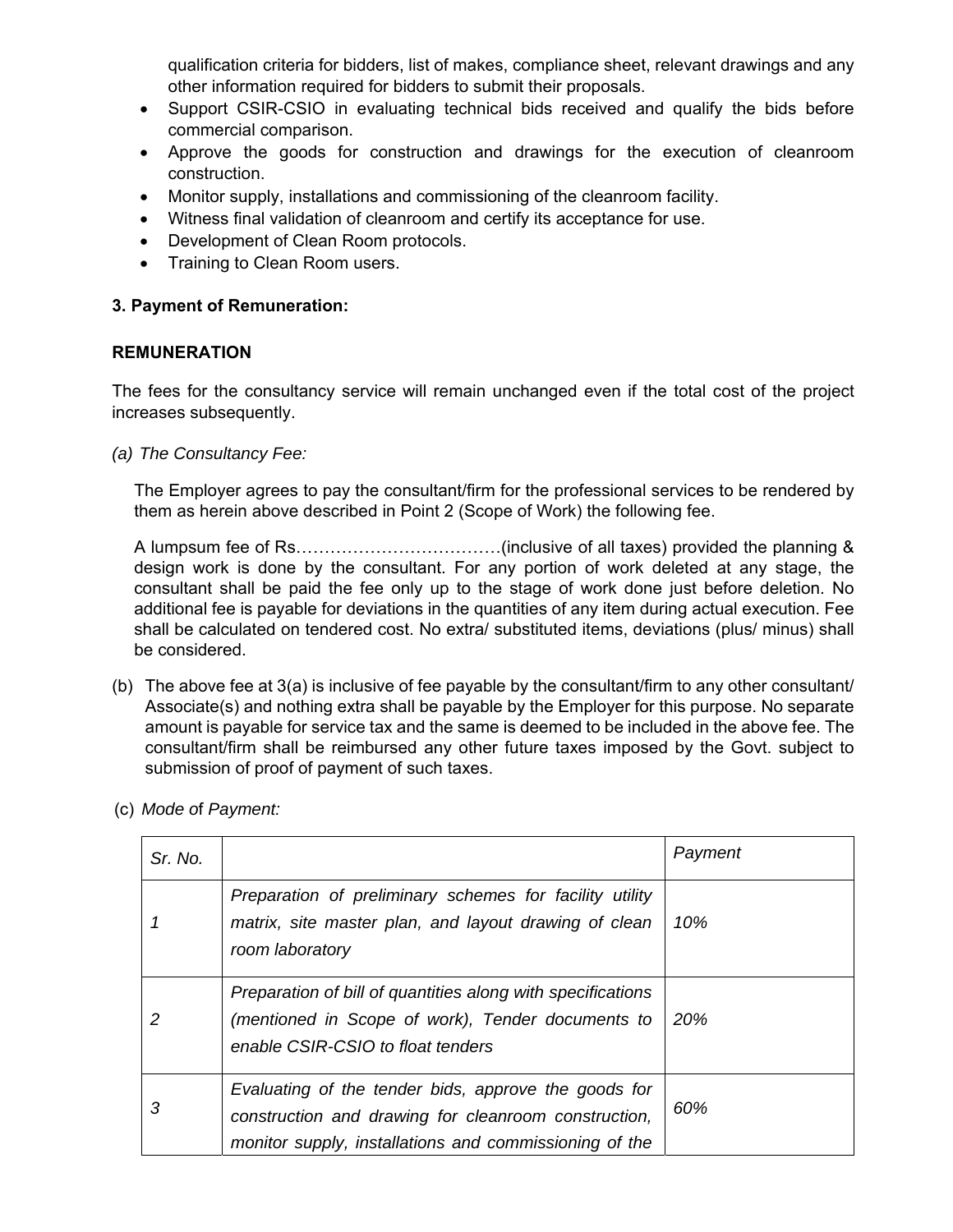| cleanroom facility, final validation of cleanroom and<br>certify its acceptance for use, development of clean<br>room protocols, training to clean room users. |     |
|----------------------------------------------------------------------------------------------------------------------------------------------------------------|-----|
| After satisfactory completion of all the task and after<br>issue of completion certificate                                                                     | 10% |

# **4. Compensation for delay**:

The time allowed for carrying out the work as specified shall be strictly observed by the consultant/firm and shall be deemed to be the essence of the contract on the part of the consultant/firm. The work shall thorough-out the stipulated period of the contract be processed with all diligence and in the event of failure of the consultants to complete the work within time schedule as specified above or within the extended period as approved by the employer in writing, the consultant/firm shall pay as compensation amount equal to 1/2 % (half percent) for every week of delay on total fee payable, that the work remain unfinished after the specified date subject to maximum of 5% of the total fee payable to the consultant.

# **5. Abandonment of work:**

That if the consultant/firm abandon the work for any reason whatsoever or become incapacitated from action as consultant as aforesaid, the employer may make full use of all or any of the drawings prepared by the consultant and that the consultant shall be liable to refund any excess fees paid to them up to that date plus such damages as may be assessed by the employer.

#### **6. Termination:**

The Employer without any prejudice to its right against the consultants in respect of any delay or otherwise or to any claims or damages in respect of any breaches of the contract and without prejudice to any right or remedies under any of the provisions of this contract may terminate the contract by giving one months notice in writing to the consultants and in the event of such termination, the consultants shall be liable to refund the excess payment, if any, made to them over and above what is due in terms of this agreement on the date of termination and employer may make full use of all or any of the drawings prepared by the consultants.

In case due to any circumstances, the employer decides to curtail the scope of work or totally abandon the work, the payment to the consultants would be made based on approved preliminary estimate up to the stage of work executed by him immediately before taking such a decision. However, once the work is awarded and then the scope is reduced, the payment to the consultants will not be affected so long as he has completed supply of all drawings and schedule as per agreement.

# **7. Arbitration:**

That if any dispute, difference or question shall at any time arise between the parties in respect of the meaning or interpretation of this agreement or covering anything herein contained or the validity of the enforcement thereof which cannot be settled mutually, shall within 30 days (or such longer period as may be agreed upon) from the date one party informs the other in writing that such dispute or disputes or disagreement.) exist it shall be referred to Delhi International arbitration Centre (DIAC), Delhi High Court. The above arbitrator is final and binding.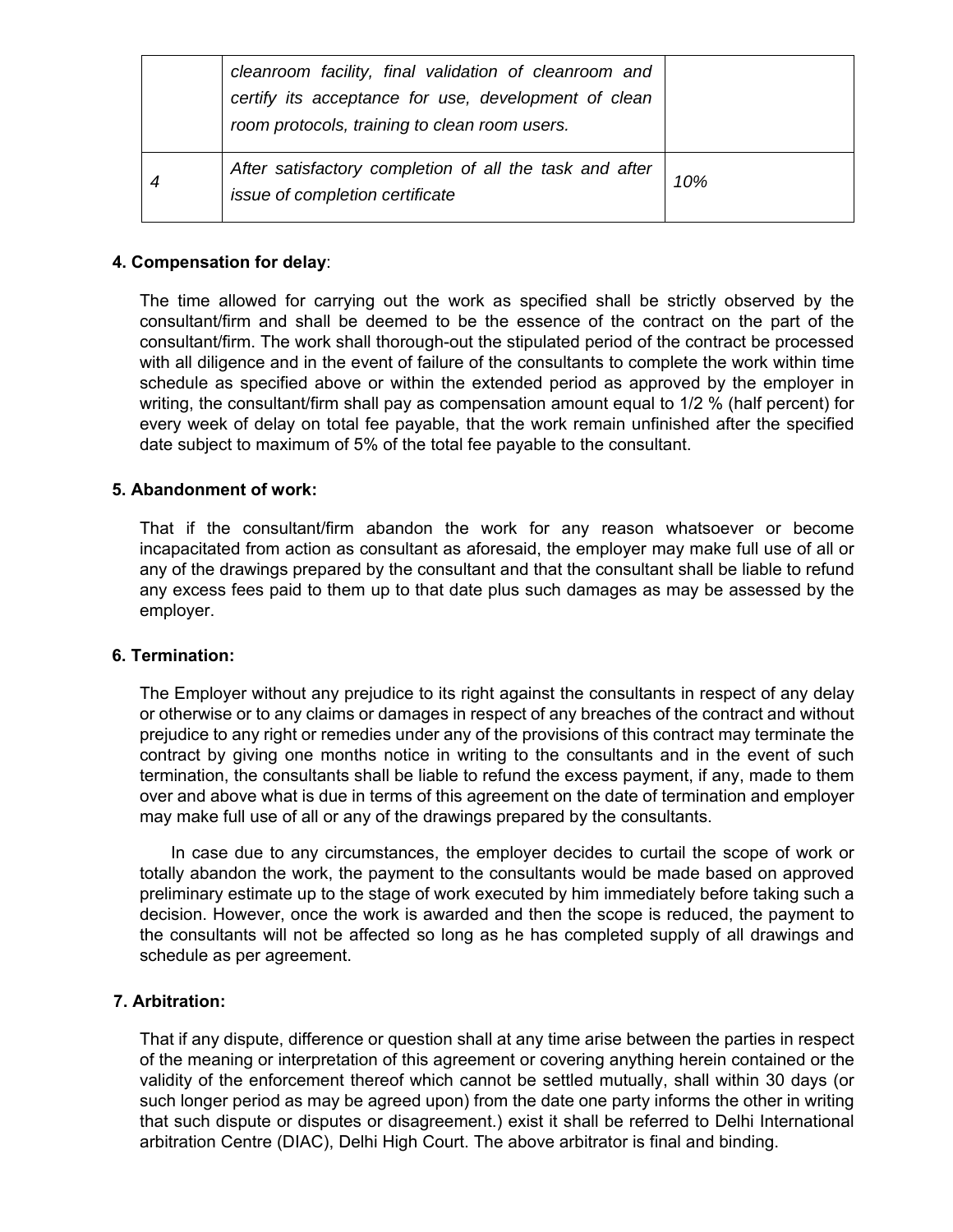The arbitrator to whom the matter is originally referred being transferred or vacating his office or being unable to act for any reason, DGCSIR as at the time of such transfer, vacation of office or inability to act, shall appoint another person to act as arbitrator in accordance with the terms of the contract. Such person shall be entitled to proceed with the reference from the stage at which it was left by his predecessor. The arbitration proceedings will be conducted in accordance with and be subject to Arbitration and Conciliation Act 1996 as amended from time to time and the decision of the arbitrator shall be final and binding on the parties.

The arbitrator will have its seat at site of work or at such place in India as may be decided by the arbitrator.

The consultant/firm shall continue to perform their duties with diligence notwithstanding the fact that a dispute has been referred to arbitration or any dispute or difference has arisen.

#### **8. Number of Drawing Sets, tender documents, specifications etc. and copyright:**

Under this agreement, the drawings architectural, electrical, air conditioning of clean room or other services (internal and external) would be supplied by the consultant/firm as indicated above, but not less than 4 specified sets of prints and one reproducible copy in A-1 size. Any extra sets of drawings, if required by the employer shall be supplied at mutually agreed cost. All these drawings will become the property of the employer and he will have the right use of the same anywhere else. In that event, the employer will pay a royalty to the consultant/firm on mutually acceptable basis. The drawing cannot be issued to any other person, firm or authority or used by the consultant for any other project. No copies of any drawing or document shall be issued to anyone except the employer and authorized representative.

## **9. Determination or Rescission of Agreement:**

The employer without any prejudice to its right against the consultant/firm in respect of any delay by notice in writing absolutely may determine the contract in any of the following cases: -

- i) If the consultants being a company/firm shall pass a resolution or the court shall make an order that the company/firm shall be wound up or if a receiver or a manager on behalf of the creditor shall be appointed or if circumstances shall arise which entire the court or creditor to appoint a receiver or a manager which entitles the court to make up a winding order.
- ii) If the consultant/firm commit breach of any of the terms of agreement.

When the consultant/firm have made themselves liable for action under any of the clauses aforesaid, the employer shall have powers: -

- a) To determine or rescind the agreement
- b) To engage other consultant/firm to carry out the balance work at the risk and cost of the consultant/firm and debiting the consultant/firm the excess amount, if any, so spent.

#### **General:**

- **10.** The scrutiny of the drawing, and designs by the employer's own supervisory staff, if any, does not absolve the consultant/firm of their responsibility under the agreement. The consultant/firm shall remain solely responsible for soundness of the clean room design and for all provisions of the contract so as to satisfy the particular requirement of the clean room specifications.
- **11.** The consultant/firm shall supply to the employer copies of all documents, instructions issued to contractors, if any, relating to the work, drawings, specifications, bill of quantities and also other documents as may be required.